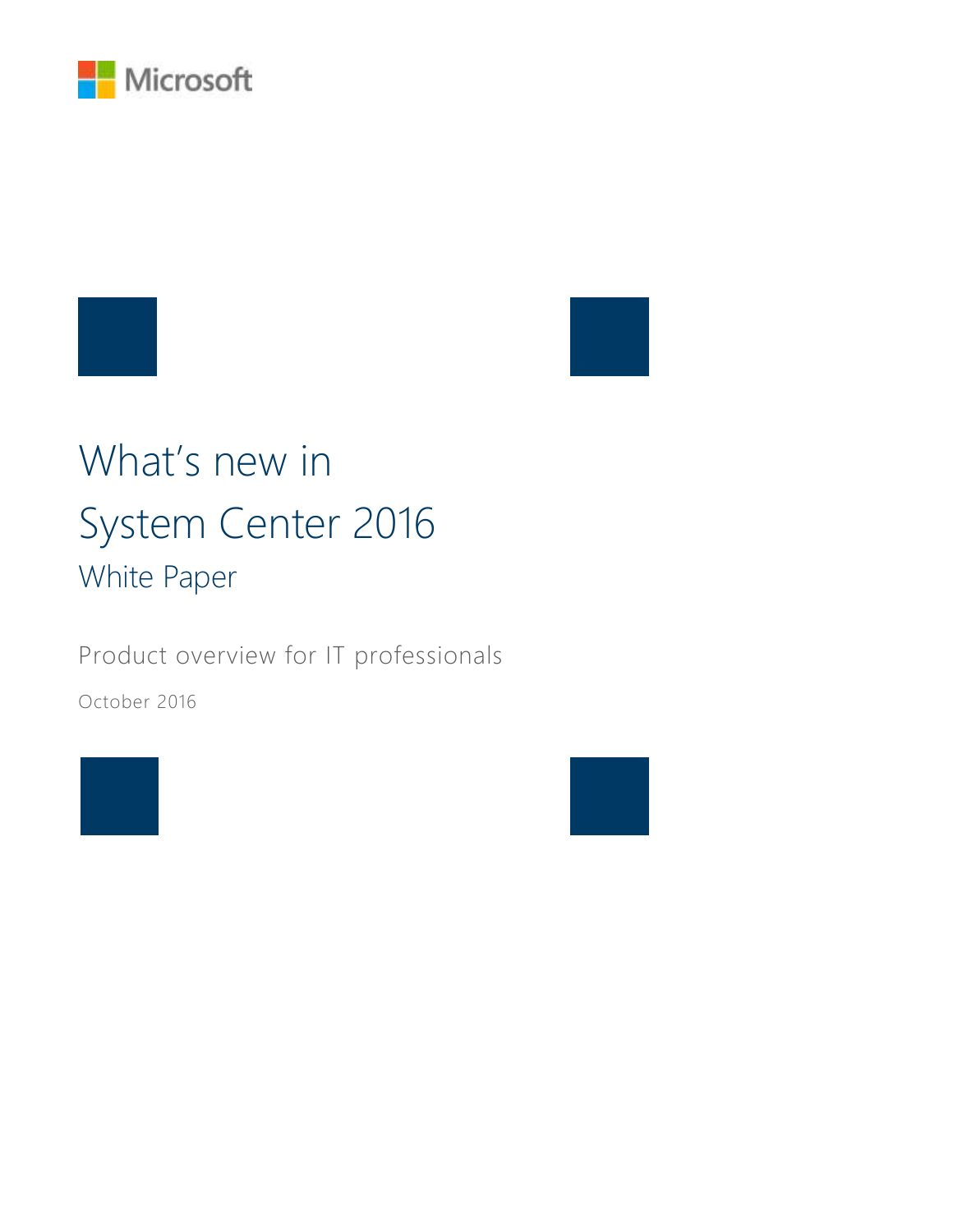## Copyright

The information contained in this document represents the current view of Microsoft Corporation on the issues discussed as of the date of publication. Because Microsoft must respond to changing market conditions, it should not be interpreted to be a commitment on the part of Microsoft, and Microsoft cannot guarantee the accuracy of any information presented after the date of publication.

This white paper is for informational purposes only. MICROSOFT MAKES NO WARRANTIES, EXPRESS, IMPLIED, OR STATUTORY, AS TO THE INFORMATION IN THIS DOCUMENT.

Complying with all applicable copyright laws is the responsibility of the user. Without limiting the rights under copyright, no part of this document may be reproduced, stored in, or introduced into a retrieval system, or transmitted in any form or by any means (electronic, mechanical, photocopying, recording, or otherwise), or for any purpose, without the express written permission of Microsoft Corporation.

Microsoft may have patents, patent applications, trademarks, copyrights, or other intellectual property rights covering subject matter in this document. Except as expressly provided in any written license agreement from Microsoft, the furnishing of this document does not give you any license to these patents, trademarks, copyrights, or other intellectual property.

© 2016 Microsoft Corporation. All rights reserved.

Microsoft, Microsoft Azure, SQL Server, Visual Studio, Windows, and Windows PowerShell are trademarks of the Microsoft group of companies.

All other trademarks are property of their respective owners.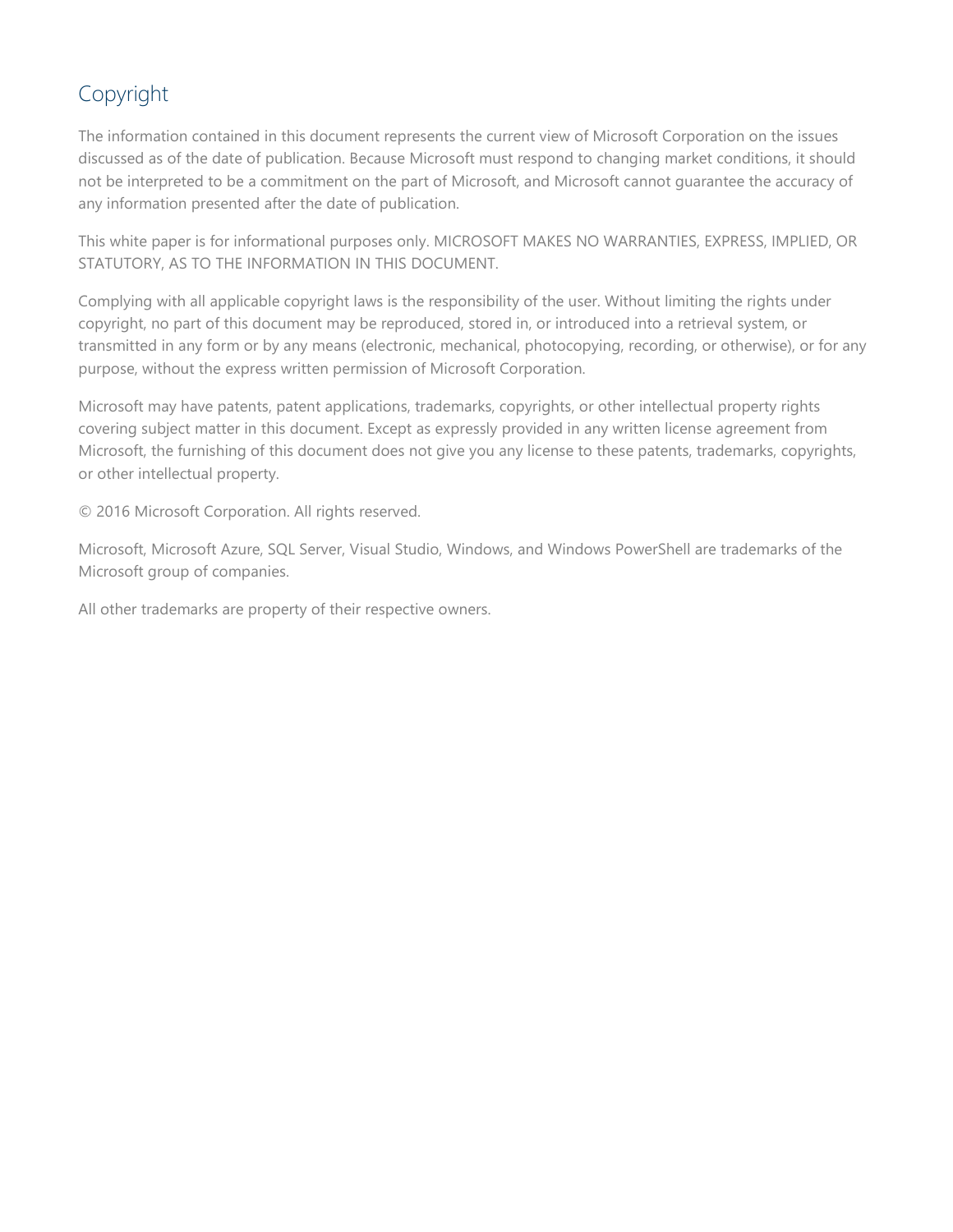# Contents

| Deploy, configure, and keep your Windows and mobile devices up to date using Configuration |  |
|--------------------------------------------------------------------------------------------|--|
| Automate your datacenter tasks with Orchestrator and Service Manager Automation 7          |  |
|                                                                                            |  |
|                                                                                            |  |
|                                                                                            |  |
|                                                                                            |  |
|                                                                                            |  |
|                                                                                            |  |
|                                                                                            |  |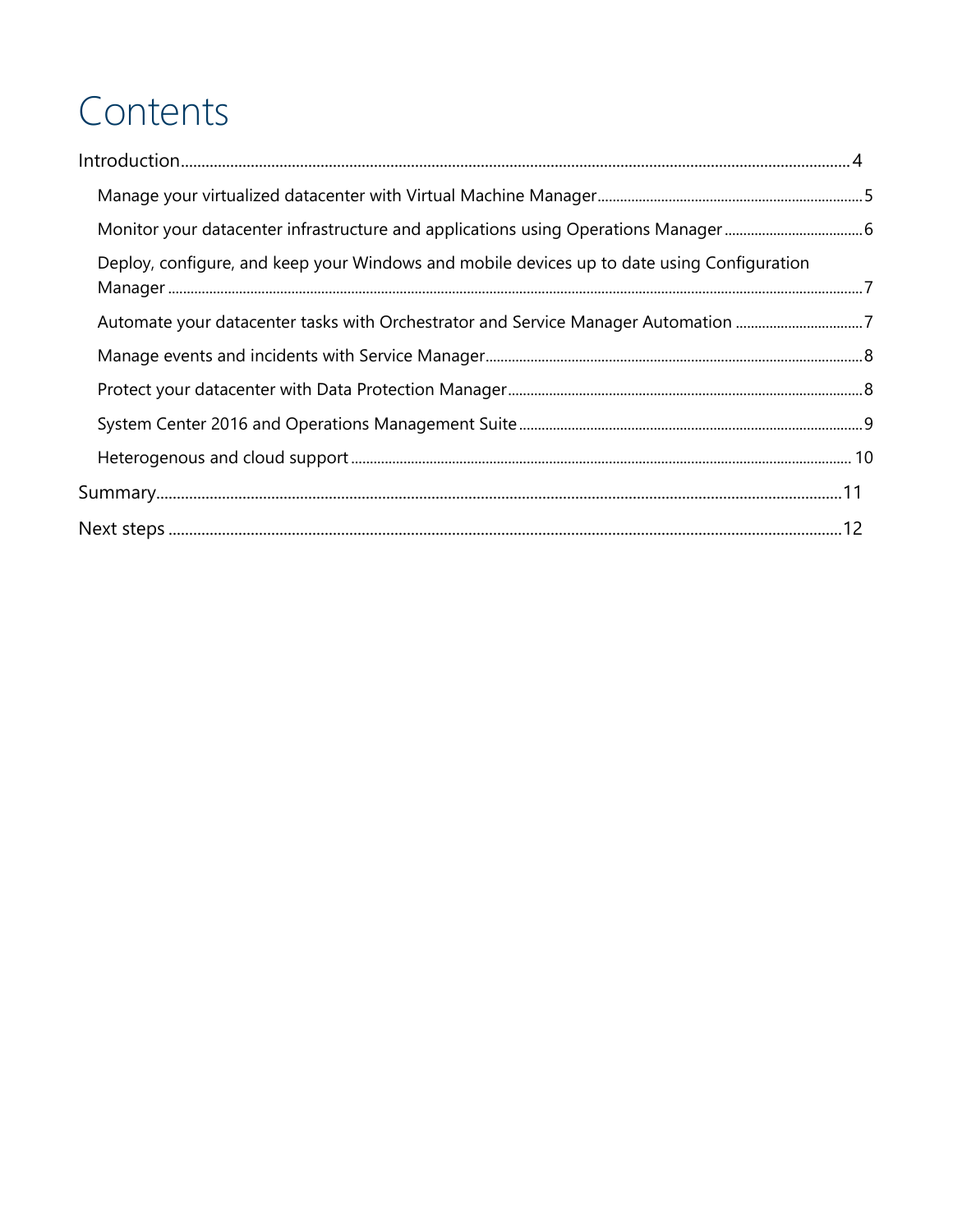# <span id="page-3-0"></span>Introduction

System Center 2016 makes it easy to deploy, configure, manage and monitor your virtualized workloads, softwaredefined datacenter and hybrid cloud infrastructure. Enabling a comprehensive datacenter management solution support for everything from provisioning the physical and virtual infrastructure to IT process and service management. System Center 2016 offers an array of new capabilities across components (see Table 1).

#### **Table 1: System Center 2016 summary**

| <b>Component</b>                                                          | <b>Description</b>                                                                  | 2016 Highlights                                                                                                                                                                                                                                                                                               |
|---------------------------------------------------------------------------|-------------------------------------------------------------------------------------|---------------------------------------------------------------------------------------------------------------------------------------------------------------------------------------------------------------------------------------------------------------------------------------------------------------|
| <b>Virtual Machine</b><br><b>Manager</b>                                  | Provision fabric, deploy<br>and manage VMs, and<br>deploy multi-tier apps           | Support for new and enhanced<br>$\bullet$<br>Windows Server 2016 software-defined<br>compute, storage and networking<br>technologies<br>Template-based deployment<br>$\bullet$<br>Secure infrastructure via Shielded VMs<br>and Host Guardian Service support<br>Nano Server lifecycle support                |
| <b>Configuration Manager</b>                                              | Configure, patch and<br>update clients & servers.<br>Anti-malware and security      | Comprehensive Windows 10 and<br>$\bullet$<br>Windows Server deployment, servicing<br>and configuration management<br>Faster and easier to install updates<br>$\bullet$<br>Native attach to cloud services<br>$\bullet$                                                                                        |
| <b>Operations Manager</b>                                                 | Monitor physical, virtual<br>and cloud infrastructure<br>and workloads in real-time | Expanded monitoring for Linux/Unix<br>$\bullet$<br>Enhanced console experience<br>Plan and schedule maintenance<br>windows<br>Seamless management packs discovery<br>$\bullet$<br>and greater fine-tuning of alerts<br>Attach to Operations Management Suite<br>$\bullet$<br>for supplementary cloud services |
| <b>Orchestrator and</b><br><b>Service Management</b><br><b>Automation</b> | Automate management<br>tasks using graphical and<br>scripting tools                 | Ease of authoring, testing and<br>$\bullet$<br>deployment of automation scripts<br>PowerShell 5.0 support                                                                                                                                                                                                     |
| <b>Service Manager</b>                                                    | IT process management<br>and self-service                                           | Enhanced performance and user<br>$\bullet$<br>experience<br>New HTML5 portal<br>$\bullet$                                                                                                                                                                                                                     |
| <b>Data Protection</b><br><b>Management</b>                               | Backup private clouds,<br>physical machines, clients,<br>and server applications    | Resilient Change Tracking (RCT)<br>$\bullet$<br>protection<br>Protection of Windows clusters, even<br>through migration activities<br>Backup and recovery for shielded VMs<br>Storage Spaces Direct support                                                                                                   |

The following describes the key capabilities enabled in System Center 2016 in further detail.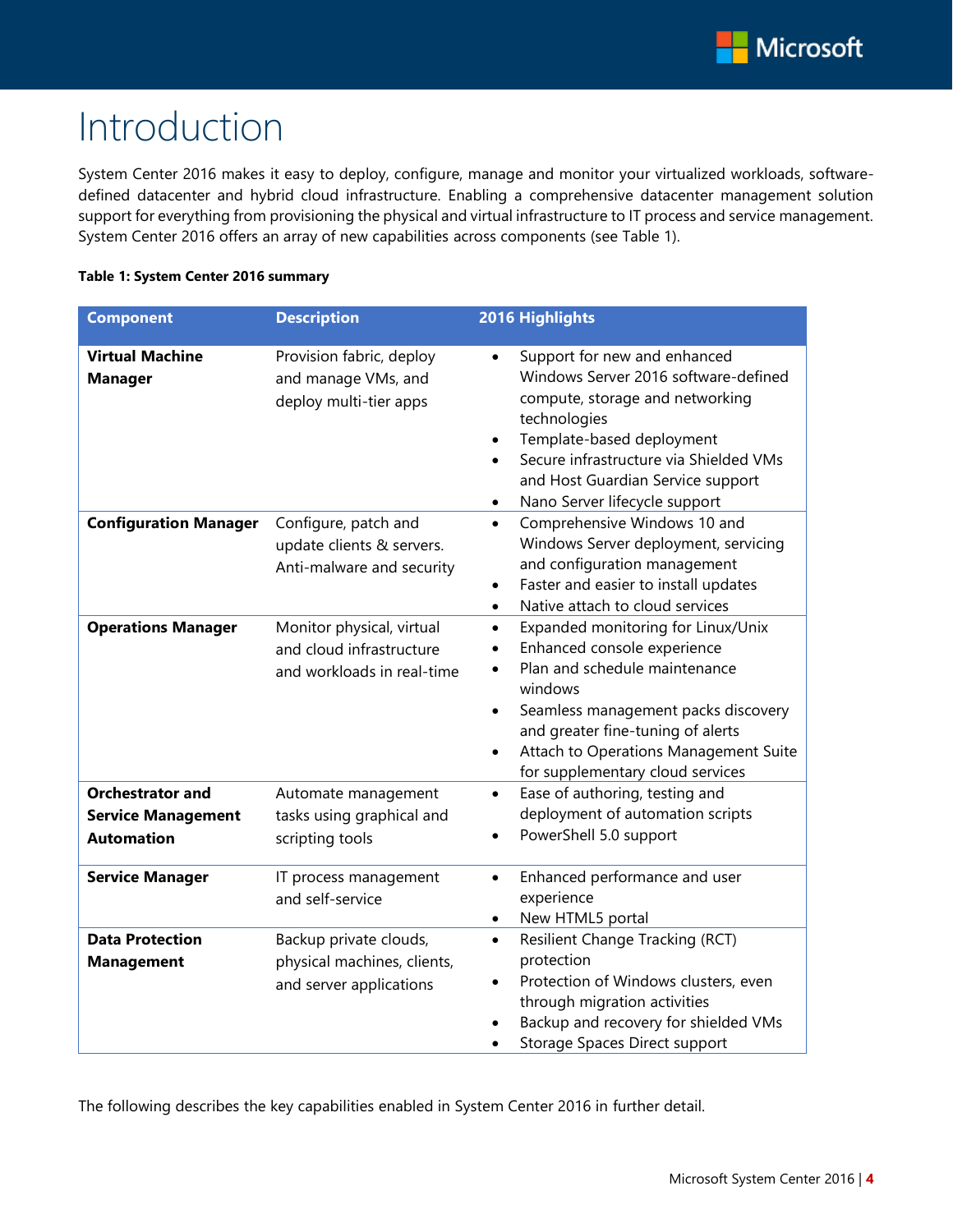

# <span id="page-4-0"></span>Manage your virtualized datacenter with Virtual Machine Manager

System Center 2016 Virtual Machine Manager provides a comprehensive solution for deploying and managing the advanced compute, storage, networking and assurance aspects of your Windows Server 2016-based software-defined datacenters. With Virtual Machine Manager (VMM), you can:

### Effectively upgrade, scale and manage your datacenter environment

- $\checkmark$  Deploy compute and storage clusters from bare metal machines
- $\checkmark$  Manage the lifecycle of the new, minimal-footprint Nano Server-based hosts and VMs
- $\checkmark$  Perform rolling upgrade of Windows Server 2012 R2 clusters to Windows Server 2016 clusters with no downtime for the hosted workloads
- $\checkmark$  Take application-consistent VM checkpoints (production checkpoints)
- $\checkmark$  Change memory and virtual network adapter configuration of a running VM
- $\checkmark$  Perform intelligent placement and live migration of VMs
- $\checkmark$  Have a scalable installation of up to 25K VMs on 1K hosts

## Build highly available storage at low cost

- Deploy and manage storage clusters with Storage Spaces Direct (S2D) in disaggregated and hyper-converged topology. S2D reduces storage costs by building highly available and scalable storage systems using industrystandard servers with local storage
- $\checkmark$  Replicate storage volumes synchronously using Storage Replica (SR) instead of expensive storage-based replication
- $\checkmark$  Enforce Quality of service (QoS) for virtual machine storage to avoid the noisy neighbor problem.

## Configure the network using software instead of hardware

- $\checkmark$  Easily deploy Software Defined Networking (SDN) components such as the Network Controller, Software Load Balancer (SLB) and virtual network gateways using pre-defined and customizable service templates
- $\checkmark$  Create and configure virtual networks on demand
- $\checkmark$  Control network traffic entering and egressing VMs using port access control lists (port ACLs)
- $\checkmark$  Provision SDN Quality of Service (QoS)

## Easily deploy applications

- $\checkmark$  Easily deploy multi-tier applications using templates with drag-and-drop template authoring
- $\checkmark$  Easily scale-in and scale-out applications
- $\checkmark$  Utilize custom scripts for application deployment

## Enhance the security of your compute infrastructure

- $\checkmark$  Create and manage the lifecycle of guarded hosts that provide the infrastructure for Shielded VMs
- $\checkmark$  Create Shielded VMs using the VMM console and Windows Azure Pack (WAP)
- $\checkmark$  Convert non-shielded virtual machines to Shielded VMs using VMM console and WAP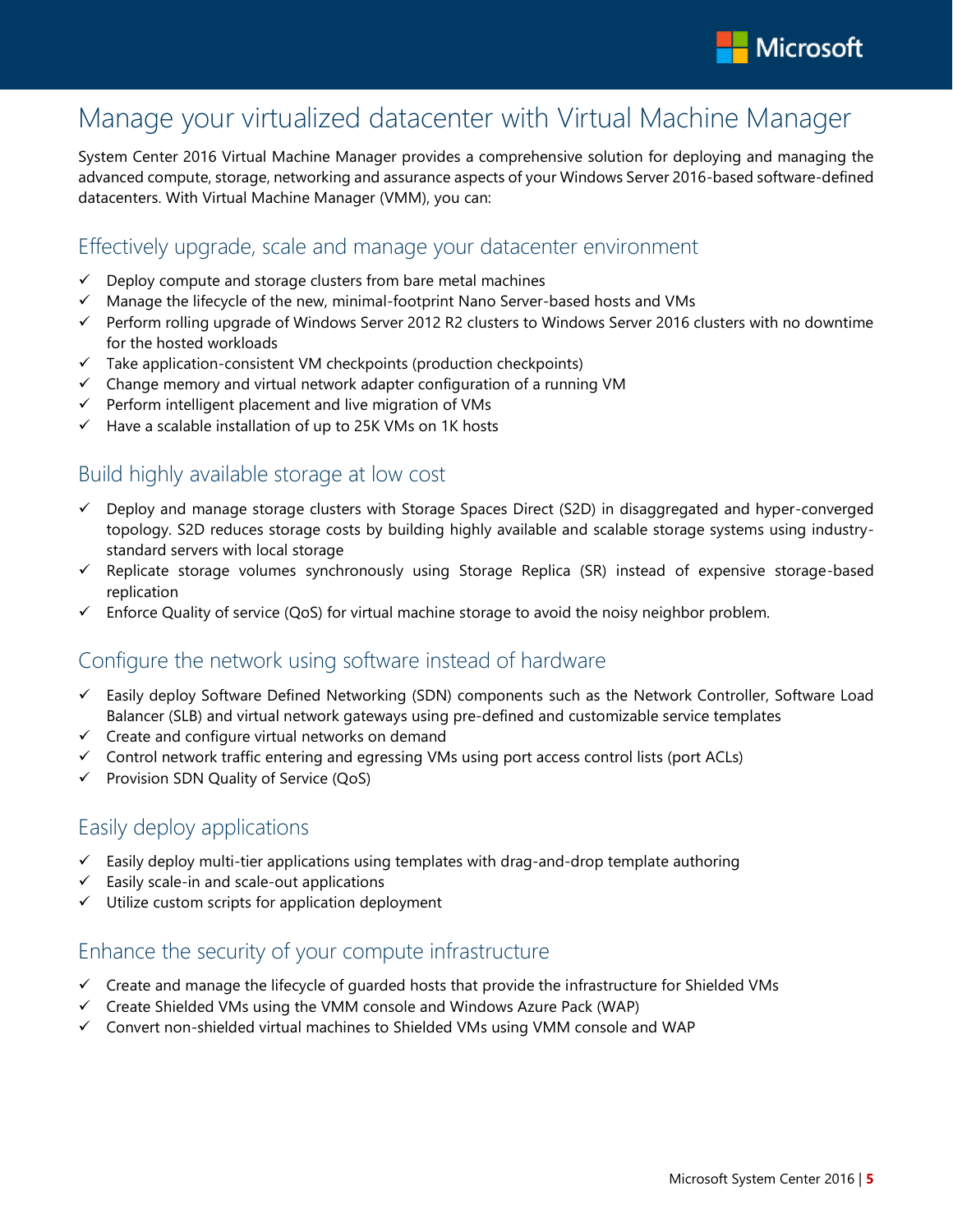

# <span id="page-5-0"></span>Monitor your datacenter infrastructure and applications using

# Operations Manager

System Center 2016 Operations Manager expands the surface area and experience of monitoring infrastructure and applications across public and private clouds. It provides full support for monitoring Window Server 2016-based software-defined datacenter technologies. With Operations Manager (OM), you can:

### Monitor diverse environments

- $\checkmark$  Monitor your deployment of Nano Servers and associated workloads, such as DNS workloads
- $\checkmark$  Monitor your S2D and SDN deployments
- $\checkmark$  Monitor Linux and Unix servers, with up to 1000 hosts monitored per management server
- $\checkmark$  Monitor the LAMP stack
- Monitor Azure, O365, SQL, Exchange, Server OS, DHCP, DNS, NLB, IIS, etc. using new management packs (MP)

### Perform enhanced network monitoring

- $\checkmark$  Monitor a broad range of network devices with automatic MP generation from published Management Information Bases (MIBs)
- $\checkmark$  Live monitor network performance such as loss and latency within and across your datacenters and hybrid cloud infrastructure

### Achieve operational simplicity

- $\checkmark$  Get dashboard views from any browser using the new HTML5 web console
- $\checkmark$  Plan and schedule maintenance windows for workloads without generating spurious alerts in OM console
- $\checkmark$  Seamlessly discover, install and update required management packs right from the OM console
- $\checkmark$  Tune management packs, and alter the monitors and alerting rules either at source level or group level to reduce alert noise
- $\checkmark$  Discover third-party management packs, authoring tools, dashboard utilities, etc. right from the OM console
- $\checkmark$  Experience a more responsive application console, including the ability to navigate across different views and pivots without having to wait for the data to load
- $\checkmark$  Perform in-place upgrade of OM servers

### Get rich data analytics

- $\checkmark$  Attach to OMS right from the OM console and get log analytics and correlation of alerts
- $\checkmark$  Utilize new services for audit collection
- $\checkmark$  Visualize data in richer form in OM dashboards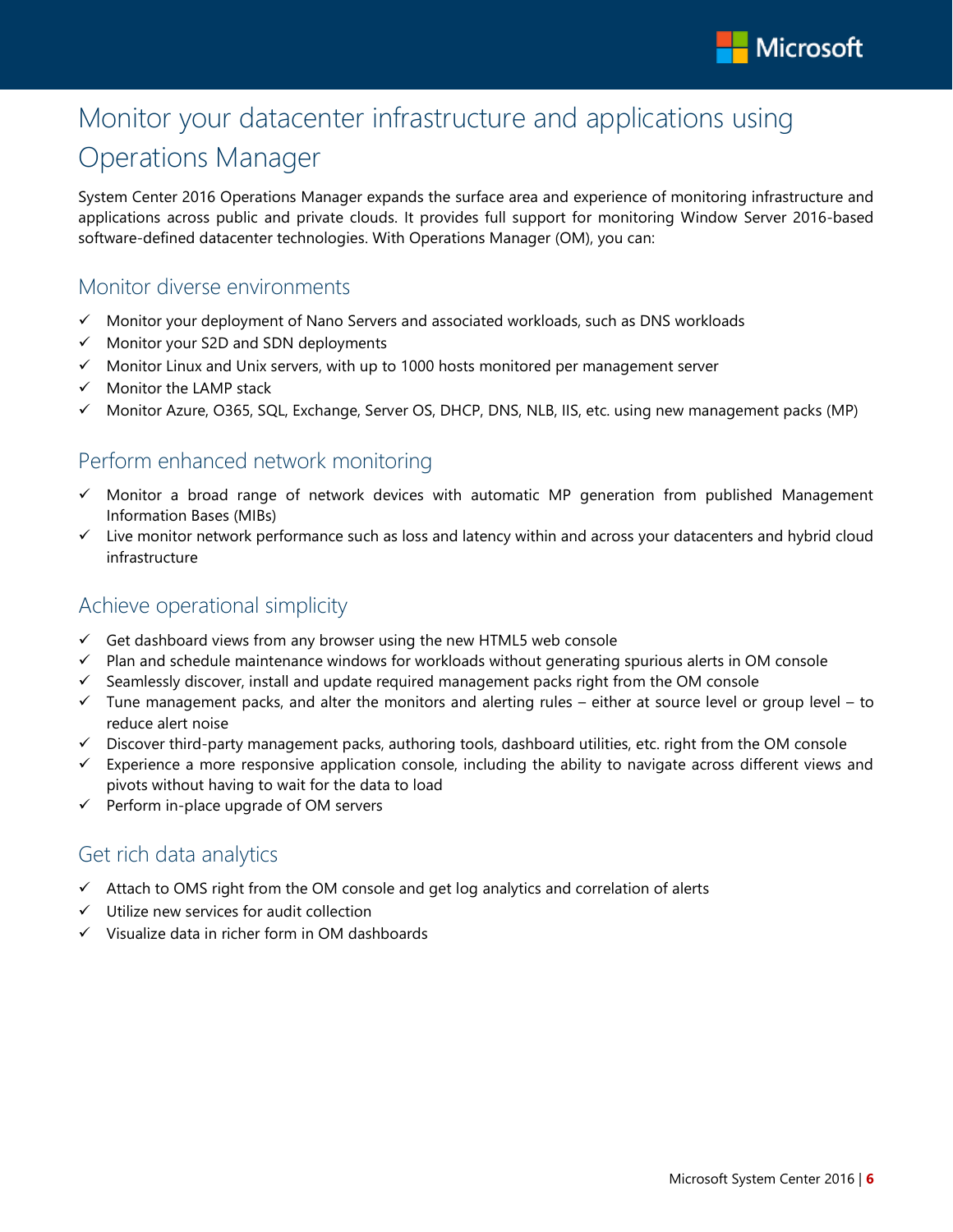

# <span id="page-6-0"></span>Deploy, configure, and keep your Windows and mobile devices up to date using Configuration Manager

System Center 2016 Configuration Manager (current branch) provides a unified management console with an automated set of administrative tools to deploy software, protect data, monitor health, and enforce compliance across all devices in your organization. New enhancements in Configuration Manager make deploying and managing Windows and Windows Server easier than ever before with new improvements including the support of the latest Windows 10 features, Windows in-place upgrade, more frequent and easier updates, unified end-user portal, and more. With Configuration Manager, you can:

- $\checkmark$  Deploy, upgrade, and provision Windows with modern methods such as in-place upgrade and provisioning packages and profiles
- $\checkmark$  Keep Windows up to date with new configurable deployment rings, servicing dashboard, and cluster-aware settings
- $\checkmark$  Manage Windows in a way that works the best for your organization through the Configuration Manager agent, on-premises MDM, and the cloud when Configuration Manager is connected with Microsoft Intune
- $\checkmark$  Enhance Windows management through integrations with Windows Store for Business, Windows Hello for Business, Windows Defender Advanced Threat Protection, and more
- $\checkmark$  Get more frequent and easier to install updates directly in the management console to support new Windows, Configuration Manager, and mobile device management capabilities
- $\checkmark$  Allow users to access all their applications from a unified end user portal

# <span id="page-6-1"></span>Automate your datacenter tasks with Orchestrator and Service Manager Automation

You can choose to use System Center 2016 Orchestrator or Service Management Automation to automate your datacenter tasks. Service Management Automation incorporates improved experiences for authoring, testing, debugging and executing runbooks. With System Center automation technologies, you can:

## Deploy services and process automatically

- $\checkmark$  Create runbooks with native PowerShell scripts and execute runbooks more predictably without heavy precompilation steps
- $\checkmark$  Utilize an Integrated Scripting Environment (ISE) plugin for authoring and testing runbooks locally
- $\checkmark$  Utilize Windows Management Framework 5.0 for authoring runbooks with PowerShell 5.0 scripts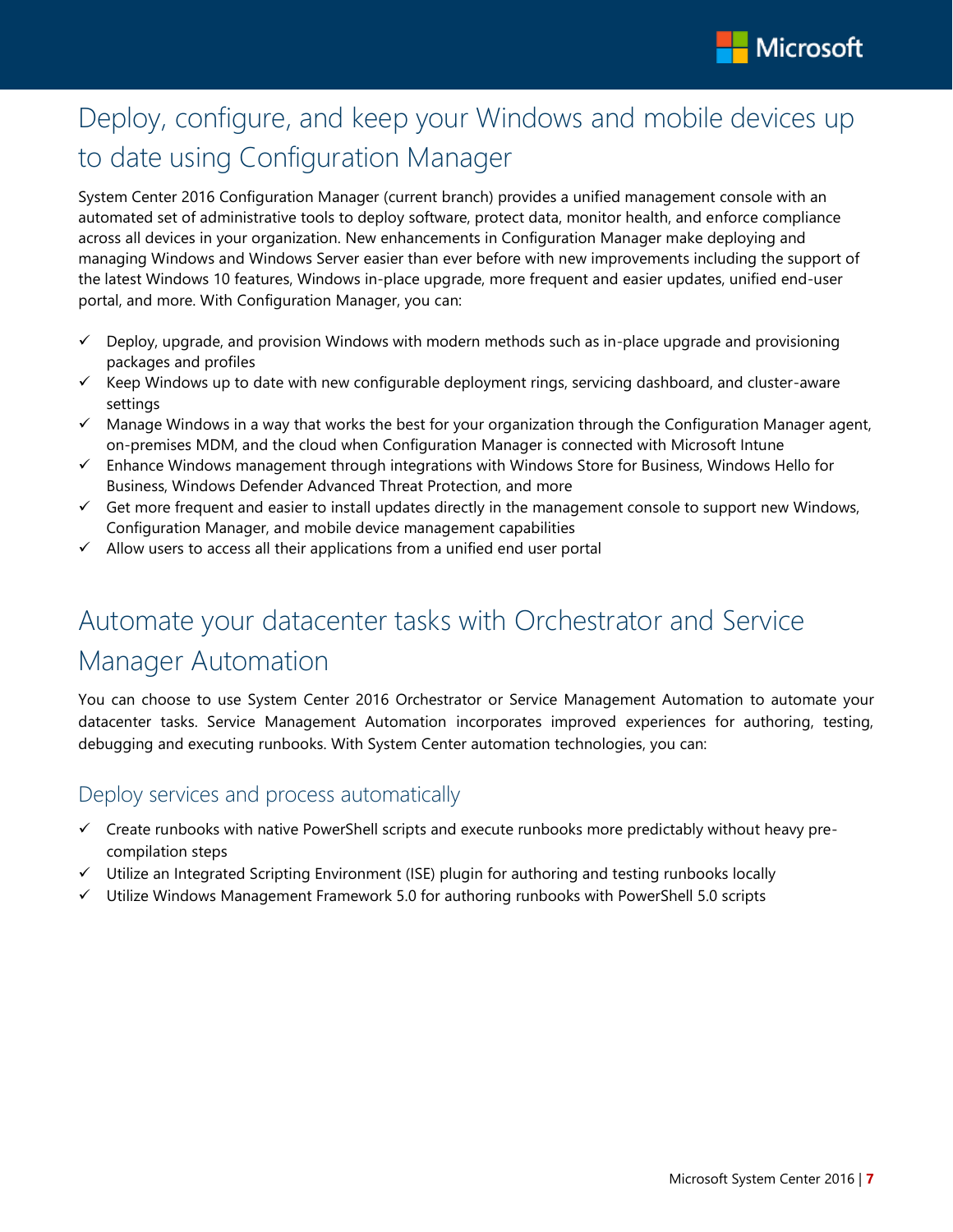

# <span id="page-7-0"></span>Manage events and incidents with Service Manager

Working closely with customers through the development on System Center 2016 enables sharper focus on areas of development and investment for Service Manager. Through new improvements available today, System Center 2016 Service Manager enables greater ease of use, improved performance and increased scale. With Service Manager, you can:

## Easily publish and consume IT services

- $\checkmark$  Deploy HTML5 based self-service portal with updated UX and better performance
- $\checkmark$  Use Lync 2013 and Skype for business with Service Manager
- $\checkmark$  Create rich reports and slice data based on Year, Quarter, Month, and Day using new date dimensions in Service Manager data warehouse cubes

### Efficiently integrate people, processes and knowledge

- $\checkmark$  Experience up to 10x improvement in console performance when creating/updating work items, up to 2x gain in workflow processing, and up to 4x improvement in incident processing capacity
- $\checkmark$  Get Configuration Manager and Active Directory (AD) data through connectors up to 67% and 50% faster, respectively, with Entity Change Log (ECL) log disabling
- $\checkmark$  Complete incident workflows up to 50% faster
- $\checkmark$  Schedule AD group expansion workflows and get up to 75% faster performance
- $\checkmark$  Perform ECL grooming up to three times faster

# <span id="page-7-1"></span>Protect your datacenter with Data Protection Manager

Windows Server 2016 Hyper-V includes new features that help in reducing overall total cost of ownership of private cloud deployments. System Center 2016 Data Protection Manager has increased support and functionality for protecting workloads and virtual machines deployed in partnership with Windows Server 2016. With Data Protection Manager (DPM), you can:

## Reduce the TCO of your backup infrastructure

- $\checkmark$  Continue doing VM backup in the presence of Hyper-V node crash or VM storage migration using the new Resilient Change Tracking (RCT) protection technology
- $\checkmark$  Maintain Hyper-V VM backup even as Windows cluster upgrade is in progress
- $\checkmark$  Backup and recover shielded VMs
- $\checkmark$  Protect VMs deployed on Storage Spaces Direct configuration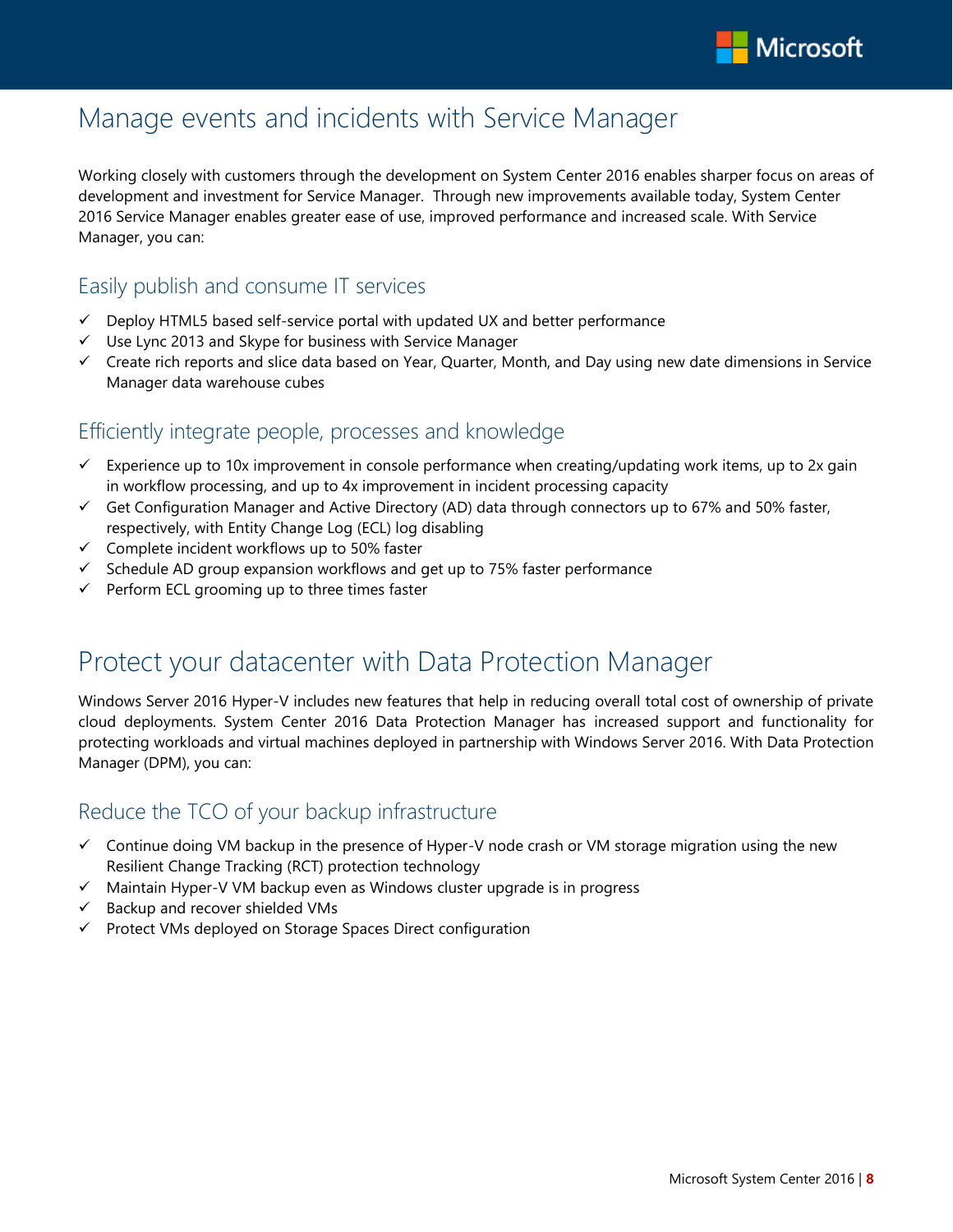

# <span id="page-8-0"></span>System Center 2016 and Operations Management Suite

System Center provides comprehensive management of heterogeneous infrastructure and workloads, a rich ecosystem of third party solutions to enrich the management capabilities and user experience and breadth of coverage across multi-vendor systems on-premises and in the cloud. Furthermore, System Center is often deeply integrated with other business-critical systems in users' environments. Microsoft Operations Management Suite (OMS) leverages the power of the cloud to provide rich analytics, elastic compute and storage, scale, operational simplicity, reach from anywhere and any device, and a fast cadence of new services. With System Center 2016, we continue to connect the breadth and depth of System Center and the power of OMS to bring new services and enhanced experiences to customers. The following capabilities are now available:

- **Log Analytics**: Easily attach Operations Manager to OMS and use the Log Analytics service to gain insight and troubleshoot issues faster. You can connect Operations Manager to OMS with a few clicks from the Operations Manager console and start sending data to the service. Expose SCOM alerts through a rich dashboard experience, and leverage inbuilt log search and visualization capabilities to get insights and perform troubleshooting.
- **Network Performance Monitor**: Monitor performance parameters of networks within and across datacenters using OMS Network Performance Monitor. Network Performance Monitor works with and complements the network health monitoring that Operations Manager provides. With Network Performance Monitor, you can determine loss and latency characteristics between any pair of points in your network within or across your datacenter(s), including your assets in the public cloud (Azure/AWS). This information can be used by network administrators for monitoring network characteristics and SLAs, and incorporated in application performance monitoring by application or system admins.
- **System Center Operations Manager Assessment**: Get insights into the health of your System Center Operations Manager deployment and remediation assistance to fix issues with the System Center Operations Manager Assessment solution in OMS. Once you have connected Operations Manager to OMS, you can assess your Operation Manager environment for best practices, identify issues that could potentially impact operations or cause inefficiencies, and get specific recommendations to fix these issues. The System Center Operations Manager Assessment solution continuously monitors your Operations Manager management servers, collects various parameters, applies rules, identifies potential issues and their severity, and provides recommendations to fix these issues. This service leverages crowd-sourced knowledge to help you proactively remediate issues.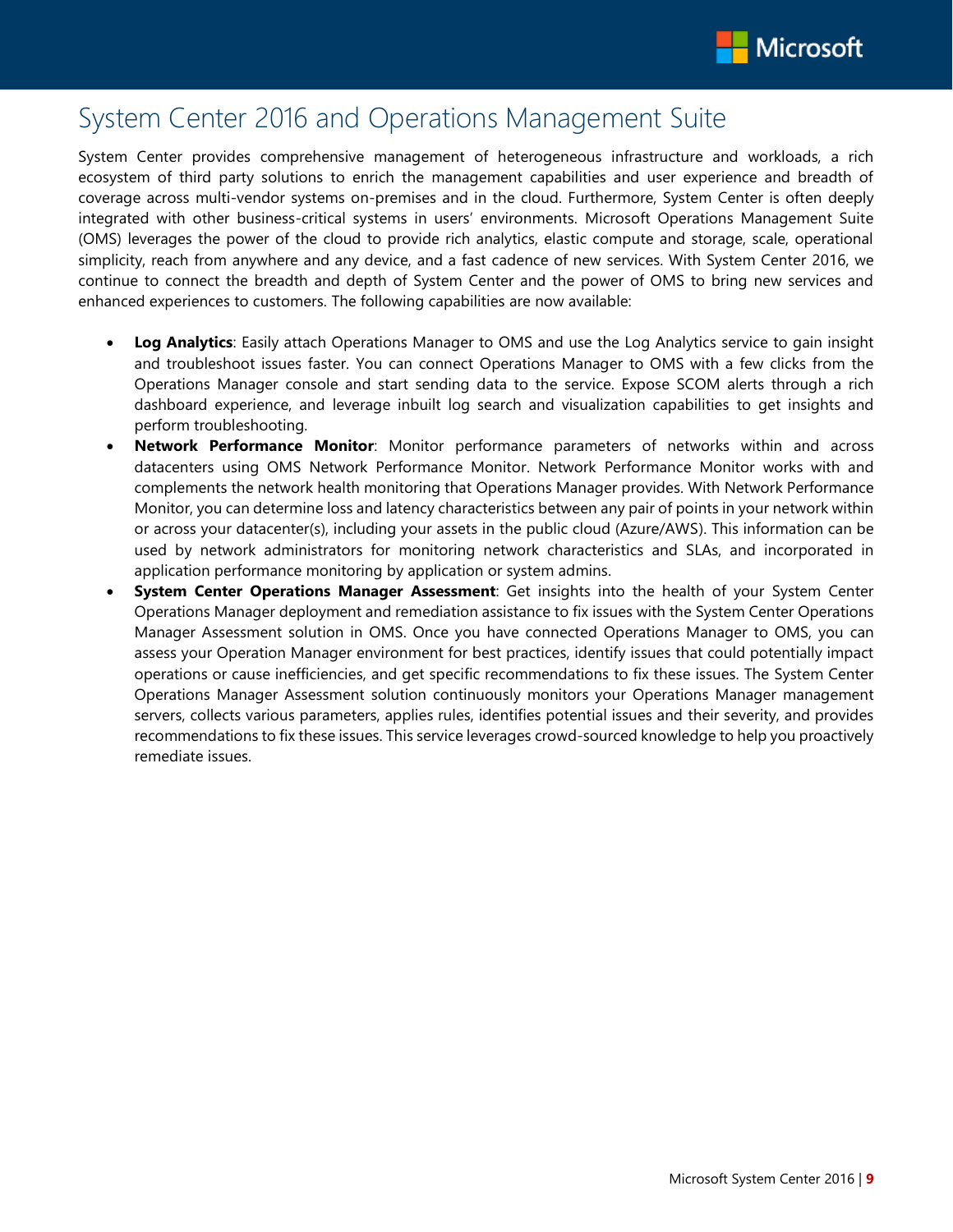# <span id="page-9-0"></span>Heterogenous and cloud support

System Center 2016 provides broad support for Linux (see Table 1), including LAMP stack monitoring and VMware, as well as support for monitoring resources and services in Azure and Amazon Web Services (AWS).

|                            |                                                                 | Linux        |             |              |               | <b>UNIX</b>  |              |            |            |       |         |
|----------------------------|-----------------------------------------------------------------|--------------|-------------|--------------|---------------|--------------|--------------|------------|------------|-------|---------|
| <b>Component</b>           | <b>Description</b>                                              | <b>RHEL</b>  | <b>SLES</b> | CentOS       | <b>Ubuntu</b> | Debian       | Oracle       | <b>OSX</b> | <b>AIX</b> | HP-UX | Solaris |
| <b>VMM</b>                 | Deploy and<br>manage VMs                                        | ✓            | ✓           | $\checkmark$ | $\checkmark$  | $\checkmark$ | $\checkmark$ |            |            |       |         |
| <b>SCCM</b>                | Configure Linux &<br>Unix clients and<br>servers                | ✓            |             | $\checkmark$ | $\checkmark$  | $\checkmark$ | V            | ✓          | ✓          | ✓     | ✔       |
| <b>AND CONTACT</b><br>SCOM | Monitor Linux &<br>Unix hosts and<br>workloads (LAMP)<br>stack) |              |             |              | $\checkmark$  | ⊀            |              |            | √          |       | ✔       |
| <b>DPM</b>                 | Backup Linux VMs                                                | $\checkmark$ | ×           | $\checkmark$ | v             | $\checkmark$ | $\epsilon$   |            |            |       |         |

#### **Table 2: Linux/Unix support in System Center 2016**

System Center 2016 Virtual Machine Manager, Operations Manager, Data Protection Manager and Orchestrator enable interoperability with to VMWare vCenter and provide support for managing VMs and other VMWare resources (see Figure 1).

#### **Figure 1: VMWare support in System Center 2016**



| <b>VMM</b>  |                                              |
|-------------|----------------------------------------------|
|             | Manage VMWare VMs                            |
|             | V2V conversion from VMWare to Hyper-V        |
|             | <b>OM</b> (with partner MPs)                 |
|             | Monitor ESX hosts, clusters & resource pools |
|             | Monitor VMs, virtual appliances              |
| port groups | Monitor networks, distribution switches, &   |
| <b>DPM</b>  |                                              |
|             | Backup through vCenter                       |
|             | Detect & backup VMs from NFS, SAN, DAS       |
|             | Recover files or folders from Windows VM     |
|             | Detect & protect new VMs automatically       |
| <b>SCO</b>  |                                              |
|             | VMWare integration pack                      |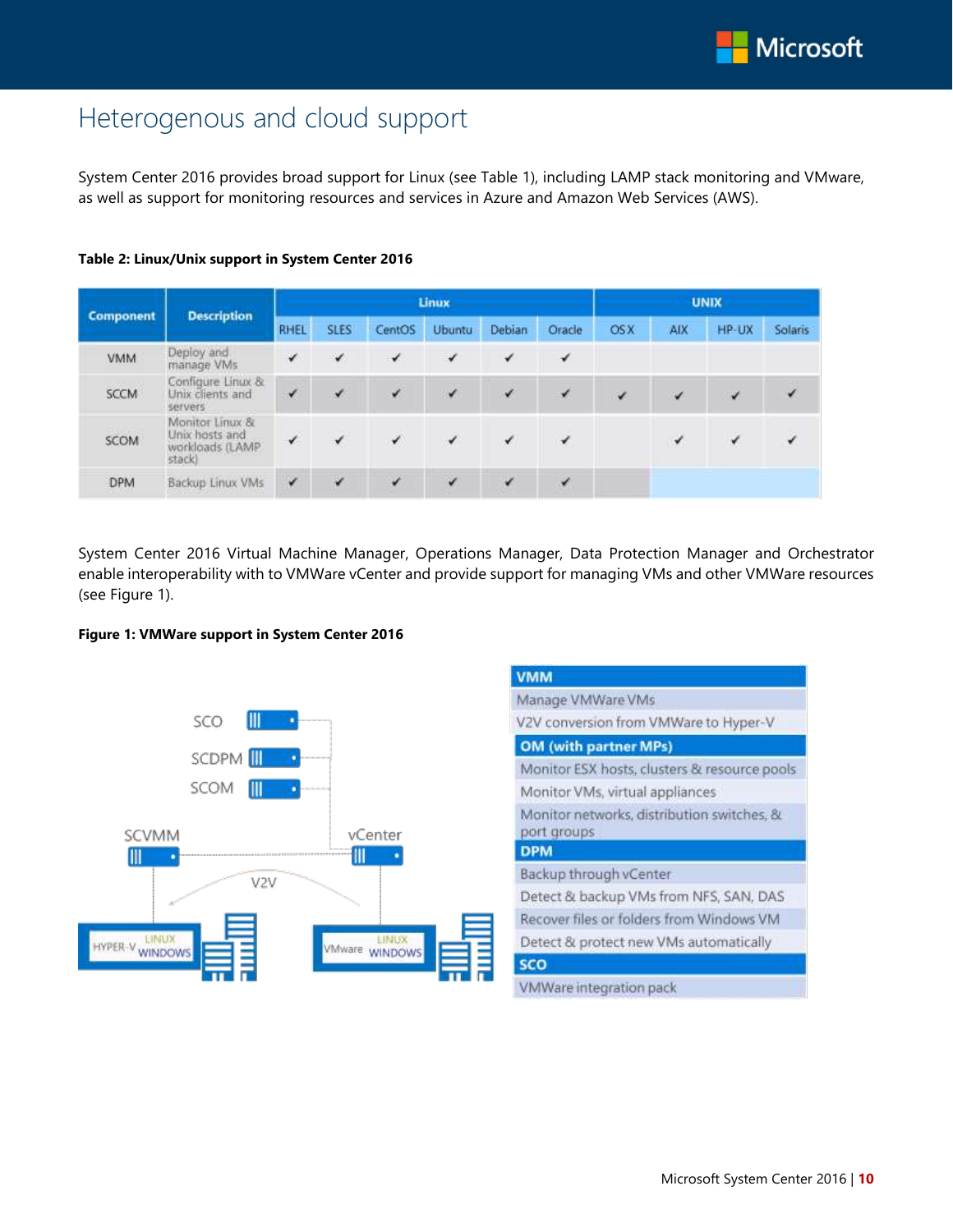

System Center 2016 Virtual Machine Manager and Operations Manager also provide support for specific cloud management scenarios of Azure VMs, and monitoring of Azure and AWS services (see Table 3).

#### **Table 3: Azure/AWS support in System Center 2016**

| Manage Azure VMs                                                   | Add Microsoft Azure subscriptions to VMM and perform basic actions<br>on Azure instances |                                |  |  |  |  |
|--------------------------------------------------------------------|------------------------------------------------------------------------------------------|--------------------------------|--|--|--|--|
| <b>Monitor Azure resources</b><br>and services<br>(via Native MPs) | <b>Application Insights</b>                                                              | Notification Hubs              |  |  |  |  |
|                                                                    | Automation                                                                               | Operational Insights           |  |  |  |  |
|                                                                    | Backup                                                                                   | Redis Cache                    |  |  |  |  |
|                                                                    | <b>BizTalk</b>                                                                           | Scheduler                      |  |  |  |  |
|                                                                    | Cloud Service (web and worker roles) Search                                              |                                |  |  |  |  |
|                                                                    | Data Factory                                                                             | Service Bus                    |  |  |  |  |
|                                                                    | DocumentDB                                                                               | <b>SQL Azure</b>               |  |  |  |  |
|                                                                    | Logic App                                                                                | <b>Storage Accounts</b>        |  |  |  |  |
|                                                                    | Media Services                                                                           | <b>Traffic Manager</b>         |  |  |  |  |
|                                                                    | <b>Mobile Services</b>                                                                   | Virtual Machines               |  |  |  |  |
|                                                                    | <b>Virtual Networks</b>                                                                  | Websites                       |  |  |  |  |
|                                                                    | <b>EC2</b> instances                                                                     | Elastic Beanstalk applications |  |  |  |  |
| <b>Monitor AWS services</b>                                        | <b>EBS</b> volumes                                                                       | <b>CloudFormation stacks</b>   |  |  |  |  |
| (via Partner MPs)                                                  | ELB load balancers                                                                       | CloudWatch Alarms              |  |  |  |  |
|                                                                    | Auto Scaling and Availability Zones                                                      | CloudWatch Custom Metrics      |  |  |  |  |

# <span id="page-10-0"></span>Summary

Business needs and technology innovations are converging to offer unique opportunities for IT professionals to better deliver IT resources that meet business requirements. Today's organizations are adopting hybrid cloud to extend their IT infrastructure for better flexibility and scalability. Enterprises are looking for a comprehensive infrastructure management solution that can enable these benefits, including shared resources as well as the elasticity to scale up and down on-demand to meet changing business needs—minimizing downtime and failures while maximizing cost efficiencies. With System Center 2016, you now have the capabilities you need for simplified datacenter management across your hybrid environment.